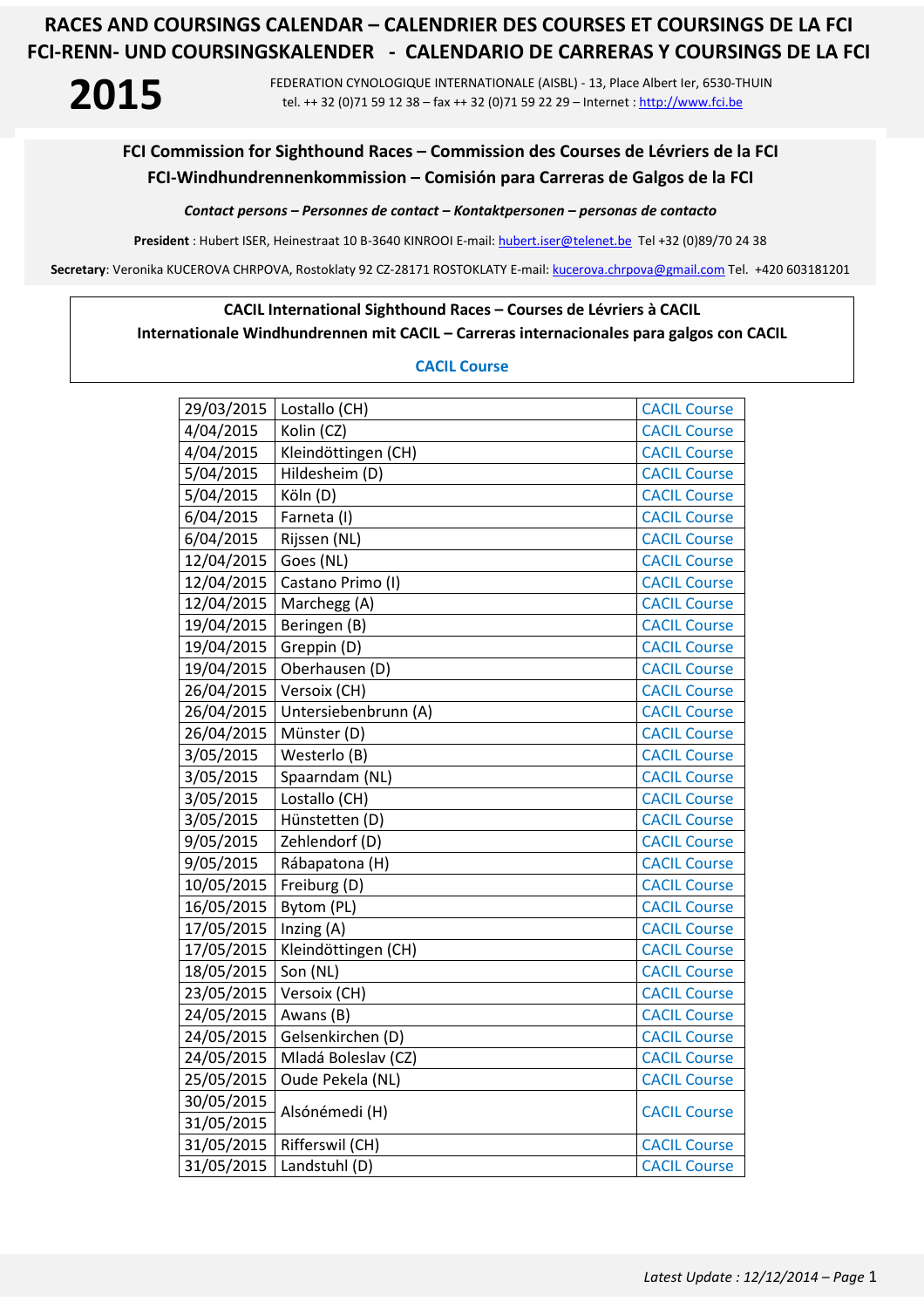

| 7/06/2015  | Beringen (B)         | <b>CACIL Course</b> |
|------------|----------------------|---------------------|
| 7/06/2015  | Bermatingen (D)      | <b>CACIL Course</b> |
| 13/06/2015 | Castano Primo (I)    | <b>CACIL Course</b> |
| 13/06/2015 |                      |                     |
| 14/06/2015 | Rábapatona (H)       | <b>CACIL Course</b> |
| 14/06/2015 | Westerlo (B)         | <b>CACIL Course</b> |
| 14/06/2015 | Rotterdam (NL)       | <b>CACIL Course</b> |
| 20/06/2015 | Lelystad (NL)        | <b>CACIL Course</b> |
| 22/06/2015 | Krenglbach (A)       | <b>CACIL Course</b> |
| 5/07/2015  | Jubbega (NL)         | <b>CACIL Course</b> |
| 5/07/2015  | Lednice (CZ)         | <b>CACIL Course</b> |
| 5/07/2015  | Kleindöttingen (CH)  | <b>CACIL Course</b> |
| 12/07/2015 | Rotterdam (NL)       | <b>CACIL Course</b> |
| 19/07/2015 | Beringen (B)         | <b>CACIL Course</b> |
| 18/07/2015 | Garbsen (D)          | <b>CACIL Course</b> |
| 19/07/2015 | Lotzwil (CH)         | <b>CACIL Course</b> |
| 2/08/2015  | Versoix (CH)         | <b>CACIL Course</b> |
| 9/08/2015  | Son (NL)             | <b>CACIL Course</b> |
| 9/08/2015  | Kleindöttingen (CH)  | <b>CACIL Course</b> |
| 15/08/2015 | Lednice (CZ)         | <b>CACIL Course</b> |
| 15/08/2015 | Hamburg (D)          | <b>CACIL Course</b> |
| 21/08/2015 | Rábapatona (H)       | <b>CACIL Course</b> |
| 23/08/2015 | Awans (B)            | <b>CACIL Course</b> |
| 23/08/2015 | Freiburg (D)         | <b>CACIL Course</b> |
| 30/08/2015 | Greppin (D)          | <b>CACIL Course</b> |
| 30/08/2015 | Spaarndam (NL)       | <b>CACIL Course</b> |
| 5/09/2015  |                      |                     |
| 6/09/2015  | Hünstetten (D)       | <b>CACIL Course</b> |
| 13/09/2015 | Lelystad (NL)        | <b>CACIL Course</b> |
| 13/09/2015 | Lorch (D)            | <b>CACIL Course</b> |
| 13/09/2015 | Westerlo (B)         | <b>CACIL Course</b> |
| 13/09/2015 | Krenglbach (A)       | <b>CACIL Course</b> |
| 19/09/2015 | Bytom (PL)           | <b>CACIL Course</b> |
| 19/09/2015 | Rijssen (NL)         | <b>CACIL Course</b> |
| 20/09/2015 | Awans (B)            | <b>CACIL Course</b> |
| 20/09/2015 | Lostallo (CH)        | <b>CACIL Course</b> |
| 27/09/2015 | Gelsenkirchen (D)    | <b>CACIL Course</b> |
| 27/09/2015 | Marchegg (A)         | <b>CACIL Course</b> |
| 27/09/2015 | Goes (NL)            | <b>CACIL Course</b> |
| 4/10/2015  | Untersiebenbrunn (A) | <b>CACIL Course</b> |
| 11/10/2015 | Sachsenheim (D)      | <b>CACIL Course</b> |
| 11/10/2015 | Westerlo (B)         | <b>CACIL Course</b> |
| 11/10/2015 | Liverdy (F)          | <b>CACIL Course</b> |
| 11/10/2015 | Mladá Boleslav (CZ)  | <b>CACIL Course</b> |
| 11/10/2015 | Castano Primo (I)    | <b>CACIL Course</b> |
| 11/10/2015 | Rifferswil (CH)      | <b>CACIL Course</b> |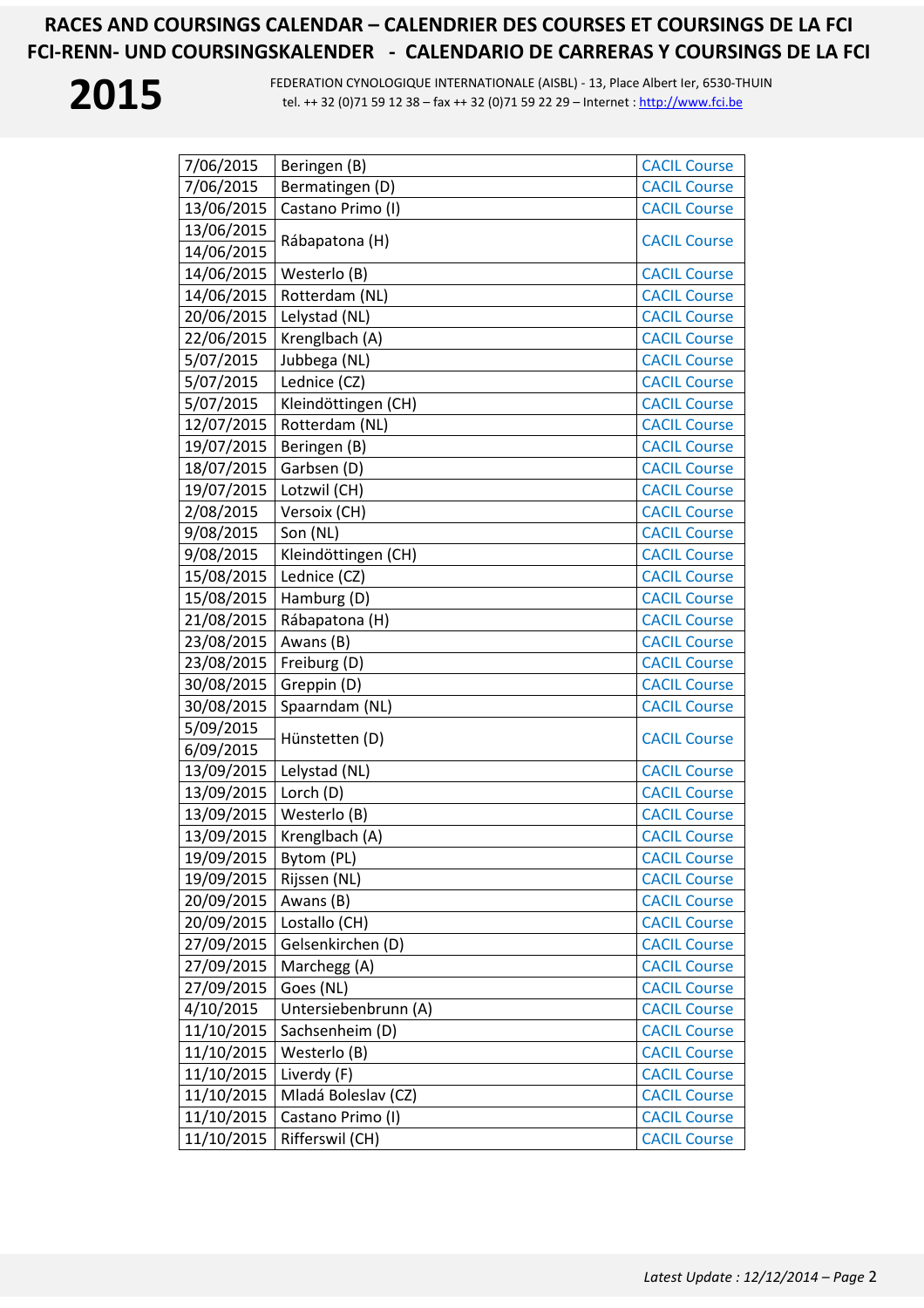FEDERATION CYNOLOGIQUE INTERNATIONALE (AISBL) - 13, Place Albert Ier, 6530-THUIN tel. ++ 32 (0)71 59 12 38 – fax ++ 32 (0)71 59 22 29 – Internet : http://www.fci.be

| 25/10/2015   Beringen (B) |                                  | <b>CACIL Course</b> |
|---------------------------|----------------------------------|---------------------|
|                           | 25/10/2015   Kleindöttingen (CH) | <b>CACIL Course</b> |
|                           | 25/10/2015   Oude Pekela (NL)    | <b>CACIL Course</b> |
| 1/11/2015                 | Awans (B)                        | <b>CACIL Course</b> |

| <b>FCI EUROPEAN CHAMPIONSHIP</b> |                |                     |
|----------------------------------|----------------|---------------------|
| 5/09/2015<br>  6/09/2015         | Hünstetten (D) | <b>CACIL Course</b> |

| <b>FCI WORLD CHAMPIONSHIP</b> |                     |                                 |
|-------------------------------|---------------------|---------------------------------|
| 2016                          | <b>Soissons (F)</b> | <b><i>CACIL</i></b><br>. Course |

## **Epreuves internationales de coursings à CACIL – International CACIL Coursings Internationale Coursings mit CACIL – Coursings internacionales con CACIL CACIL Coursings**

| 10/01/2015              | Tirol (A)                 | <b>CACIL Coursing</b> |
|-------------------------|---------------------------|-----------------------|
| 11/01/2015              |                           | <b>CACIL Coursing</b> |
| 10/01/2015              |                           |                       |
| 11/01/2015              | Jílové - Sněžnik (CZ)     | <b>CACIL Coursing</b> |
| 17/01/2015              |                           |                       |
| 18/01/2015              | Inzing (A)                | <b>CACIL Coursing</b> |
| 31/01/2015              | Hrdoňov (CZ)              |                       |
| 1/02/2015               |                           | <b>CACIL Coursing</b> |
| 14/02/2015              | Cavriana (I)              | <b>CACIL Coursing</b> |
| 15/02/2015              |                           |                       |
| 28/02/2015              | Freiburg (D)              | <b>CACIL Coursing</b> |
| 1/03/2015               |                           |                       |
| 7/03/2015               | Lostallo (CH)             | <b>CACIL Coursing</b> |
| 8/03/2015               |                           |                       |
| 7/03/2015               |                           |                       |
| 8/03/2015               | Narbonne (F)              | <b>CACIL Coursing</b> |
| 14/03/2015              | Dolsko, Ljubljana (SLO)   | <b>CACIL Coursing</b> |
| 15/03/2015              |                           |                       |
| 21/03/2015              |                           | <b>CACIL Coursing</b> |
| 22/03/2015              | Awans (B)                 |                       |
| 21/03/2015              | Mistelbach (A)            | <b>CACIL Coursing</b> |
| 22/03/2015              |                           |                       |
| 22/03/2015 Lotzwil (CH) |                           | <b>CACIL Coursing</b> |
|                         | 28/03/2015 Alsonémedi (H) | <b>CACIL Coursing</b> |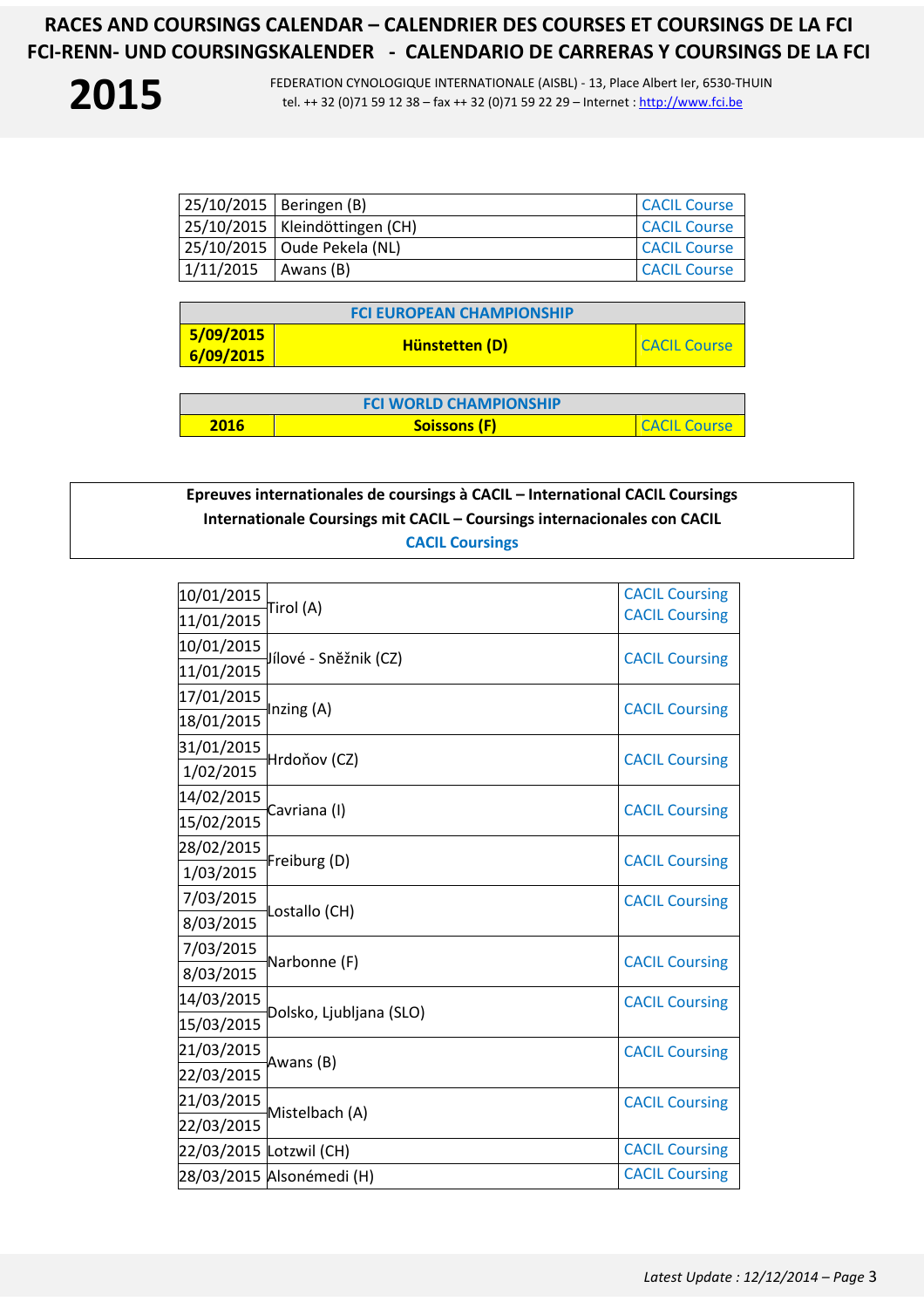| 28/03/2015             | Brno (CZ)                  | <b>CACIL Coursing</b> |
|------------------------|----------------------------|-----------------------|
| 29/03/2015             |                            |                       |
|                        | 29/03/2015 Beringen (B)    | <b>CACIL Coursing</b> |
| 4/04/2015              | Spaarnwoude (NL)           | <b>CACIL Coursing</b> |
| 4/04/2015              |                            | <b>CACIL Coursing</b> |
| 5/04/2015              | La Ferte Sur Amance (F)    |                       |
| 4/04/2015              | Hoope (D)                  | <b>CACIL Coursing</b> |
| 5/04/2015              |                            |                       |
| 6/04/2015              | Rifferswil (CH)            | <b>CACIL Coursing</b> |
| 11/04/2015             | Rouge (F)                  | <b>CACIL Coursing</b> |
| 12/04/2015             |                            |                       |
| 11/04/2015             | Axel Beatrixhoeve (NL)     | <b>CACIL Coursing</b> |
| 12/04/2015             |                            |                       |
|                        | 12/04/2015 Varaždin (CR)   | <b>CACIL Coursing</b> |
|                        | 12/04/2015 Volkmarsen (D)  | <b>CACIL Coursing</b> |
|                        | 19/04/2015 Spitzerberg (A) | <b>CACIL Coursing</b> |
| 18/04/2015             | Kungälv (S)                | <b>CACIL Coursing</b> |
| 19/04/2015             |                            |                       |
| 18/04/2015             | Bytom (PL)                 | <b>CACIL Coursing</b> |
| 19/04/2015             |                            |                       |
| 26/04/2015 Belfort (F) |                            | <b>CACIL Coursing</b> |
| 25/04/2015 Wismar (D)  |                            | <b>CACIL Coursing</b> |
| 25/04/2015             | Ostlandet (N)              | <b>CACIL Coursing</b> |
| 26/04/2015             |                            |                       |
| 25/04/2015             | Žilina (SK)                | <b>CACIL Coursing</b> |
| 26/04/2015             |                            |                       |
| 1/05/2015              | Czestochowa (PL)           | <b>CACIL Coursing</b> |
| 2/05/2015              |                            |                       |
| 2/05/2015              | Barlin (F)                 | <b>CACIL Coursing</b> |
| 3/05/2015              |                            |                       |
| 2/05/2015              | Nürnberg (D)               | <b>CACIL Coursing</b> |
| 3/05/2015              |                            |                       |
| 2/05/2015              | Saint Petersburg (RUS)     | <b>CACIL Coursing</b> |
| 3/05/2015              |                            |                       |
| 2/05/2015              | Yekaterinburg (RUS)        | <b>CACIL Coursing</b> |
| 3/05/2015              |                            |                       |
| 3/05/2015              | Göhlsdorf (D)              | <b>CACIL Coursing</b> |
| 3/05/2015              | Cavriana (I)               | <b>CACIL Coursing</b> |
| 8/05/2015              | Chlumec nad Cidlinou (CZ)  | <b>CACIL Coursing</b> |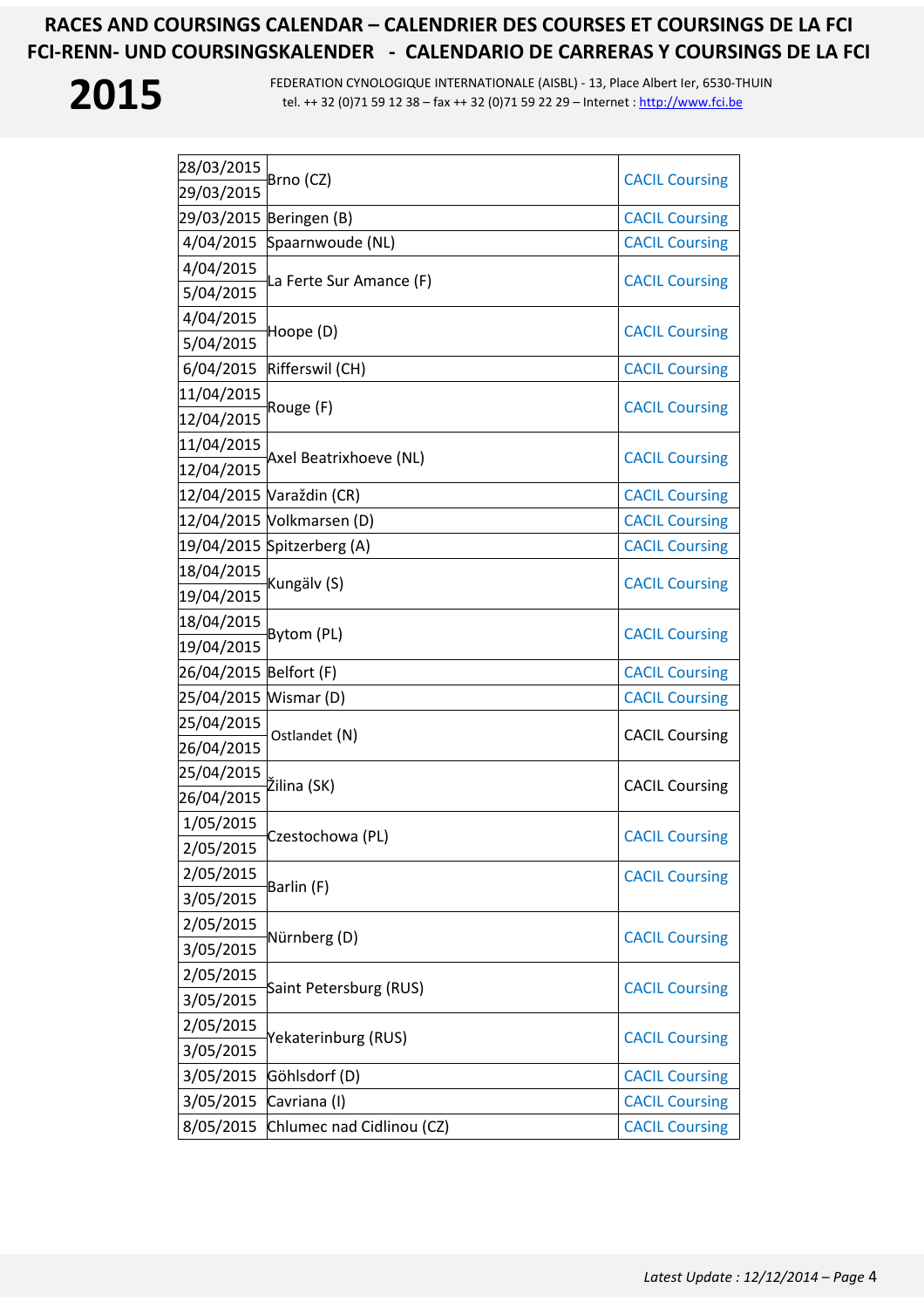

| 8/05/2015               |                               |                       |
|-------------------------|-------------------------------|-----------------------|
| 9/05/2015               | Moscow - Sukhanovo (RUS)      | <b>CACIL Coursing</b> |
| 10/05/2015              |                               |                       |
| 9/05/2015               |                               |                       |
| 10/05/2015              | Warszawa (PL)                 | <b>CACIL Coursing</b> |
| 9/05/2015               |                               |                       |
| 10/05/2015              | Lotzwil (CH)                  | <b>CACIL Coursing</b> |
| 9/05/2015               |                               |                       |
| 10/05/2015              | Axel Beatrixhoeve (NL)        | <b>CACIL Coursing</b> |
|                         | 10/05/2015 Harjumaa (EST)     | <b>CACIL Coursing</b> |
| 16/05/2015              |                               |                       |
| 17/05/2015              | Norberg (S)                   | <b>CACIL Coursing</b> |
|                         | 24/05/2015 Harjumaa (EST)     | <b>CACIL Coursing</b> |
| 24/05/2015              |                               |                       |
| 25/05/2015              | Tüttleben (D)                 | <b>CACIL Coursing</b> |
| 30/05/2015              |                               | <b>CACIL Coursing</b> |
| 31/05/2015              | Agonges (F)                   |                       |
|                         | 31/05/2015 Grafenegg (A)      | <b>CACIL Coursing</b> |
| 6/06/2015               | Helsinki (FIN)                |                       |
| 7/06/2015               |                               | <b>CACIL Coursing</b> |
| 20/06/2015 Poznań (PL)  |                               | <b>CACIL Coursing</b> |
| 28/06/2015 Jasenie (SK) |                               | <b>CACIL Coursing</b> |
| 28/06/2015 Gutau (A)    |                               | <b>CACIL Coursing</b> |
| 4/07/2015               | Greppin (D)                   | <b>CACIL Coursing</b> |
| 5/07/2015               |                               |                       |
|                         | 19/07/2015 Ottenschlag NÖ (A) | <b>CACIL Coursing</b> |
| 25/07/2015              | Rejvíz (CZ)                   | <b>CACIL Coursing</b> |
| 26/07/2015              |                               |                       |
| 25/07/2015              | Beringen (B)                  | <b>CACIL Coursing</b> |
| 26/07/2015              |                               |                       |
| 8/08/2015               | Bratislava (SK)               | <b>CACIL Coursing</b> |
| 9/08/2015               |                               |                       |
| 15/08/2015              | Alsónémedi (H)                | <b>CACIL Coursing</b> |
| 16/08/2015              |                               |                       |
| 22/08/2015              | Leek (NL)                     | <b>CACIL Coursing</b> |
| 23/08/2015              |                               |                       |
| 29/08/2015              | Chojnice (PL)                 | <b>CACIL Coursing</b> |
| 30/08/2015              |                               |                       |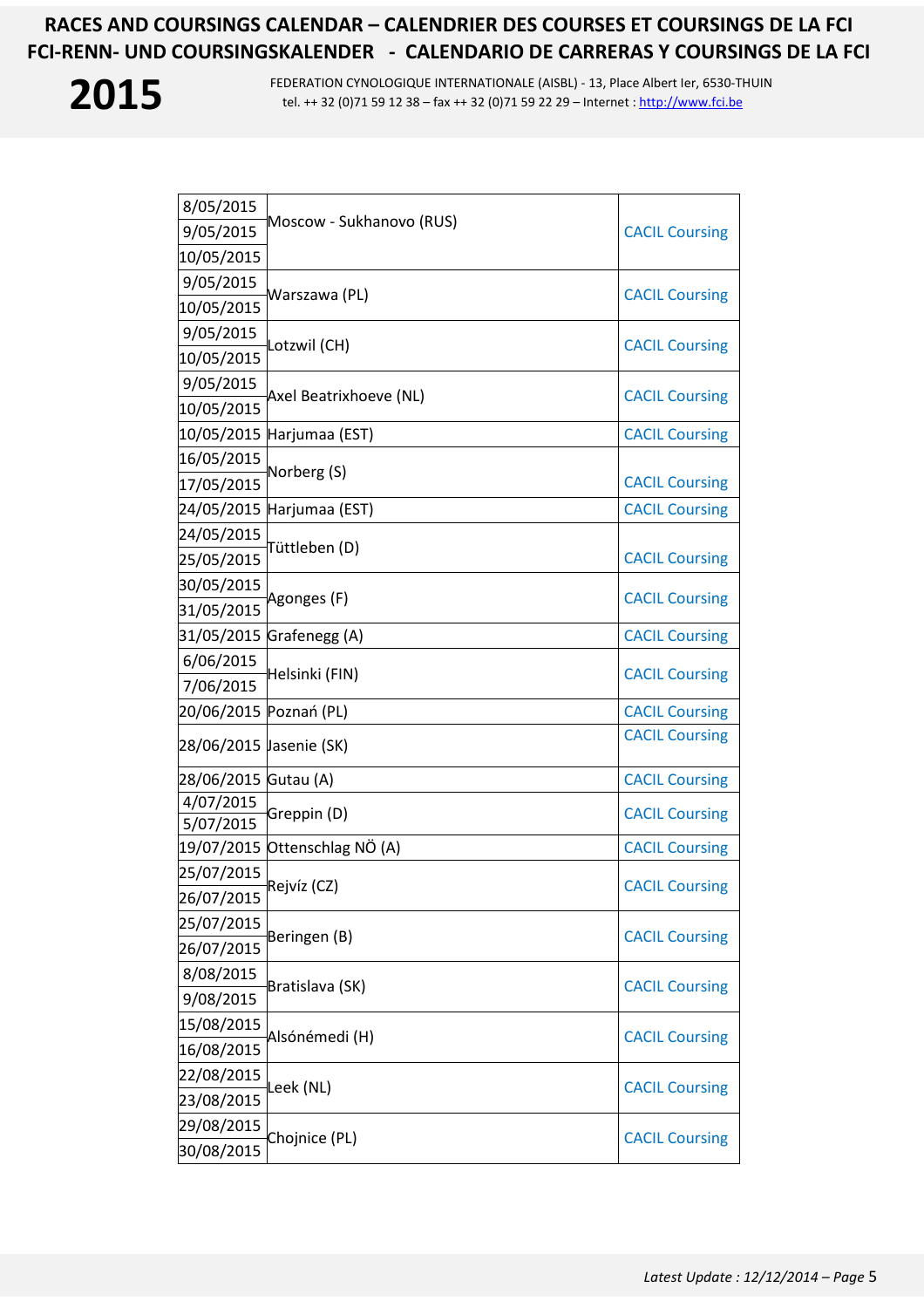

| 29/08/2015              |                                    |                       |
|-------------------------|------------------------------------|-----------------------|
| 30/08/2015              | Hoope (D)                          | <b>CACIL Coursing</b> |
|                         | 30/08/2015 Harjumaa (EST)          | <b>CACIL Coursing</b> |
| 30/08/2015 Lotzwil (CH) |                                    | <b>CACIL Coursing</b> |
| 5/09/2015               |                                    |                       |
| 6/09/2015               | Vaasa (FIN)                        | <b>CACIL Coursing</b> |
| 5/09/2015               |                                    |                       |
| 6/09/2015               | Čičmany (SK)                       | <b>CACIL Coursing</b> |
| 12/09/2015 Gdynia (PL)  |                                    | <b>CACIL Coursing</b> |
| 12/09/2015              | Ptyrov (CZ)                        | <b>CACIL Coursing</b> |
| 13/09/2015              |                                    |                       |
| 12/09/2015              | Awans (B)                          | <b>CACIL Coursing</b> |
| 13/09/2015              |                                    |                       |
| 12/09/2015              | Tirol (A)                          | <b>CACIL Coursing</b> |
| 13/09/2015              |                                    |                       |
|                         | 13/09/2015 Harjumaa (EST)          | <b>CACIL Coursing</b> |
|                         | 13/09/2015 Dolsko, Ljubljana (SLO) | <b>CACIL Coursing</b> |
| 19/09/2015              | Ostlandet (N)                      | <b>CACIL Coursing</b> |
| 20/09/2015              |                                    |                       |
| 19/09/2015              | Chardonnay (F)                     | <b>CACIL Coursing</b> |
| 20/09/2015              |                                    |                       |
|                         | 20/09/2015 St. Aegyd a. N. (A)     | <b>CACIL Coursing</b> |
| 26/09/2015              | Havířov (CZ)                       | <b>CACIL Coursing</b> |
| 27/09/2015              |                                    |                       |
| 26/09/2015              | Amermont (B)                       | <b>CACIL Coursing</b> |
| 27/09/2015              |                                    |                       |
| 26/09/2015              | Hassia (D)                         | <b>CACIL Coursing</b> |
| 27/09/2015              |                                    |                       |
| 27/09/2015 Zagreb (CR)  |                                    | <b>CACIL Coursing</b> |
| 27/09/2015 Modena (I)   |                                    | <b>CACIL Coursing</b> |
| 4/10/2015               | Lonato (I)                         | <b>CACIL Coursing</b> |
| 4/10/2015               | Ostercappeln (D)                   | <b>CACIL Coursing</b> |
| 10/10/2015              | La Ferte Sur Amance (F)            | <b>CACIL Coursing</b> |
| 11/10/2015              |                                    |                       |
| 10/10/2015              | Grossenaspe (D)                    | <b>CACIL Coursing</b> |
| 11/10/2015              |                                    |                       |
| 10/10/2015              | Alsónémedi (H)                     | <b>CACIL Coursing</b> |
| 11/10/2015              |                                    |                       |
|                         | 10/10/2015 Spaarnwoude (NL)        | <b>CACIL Coursing</b> |